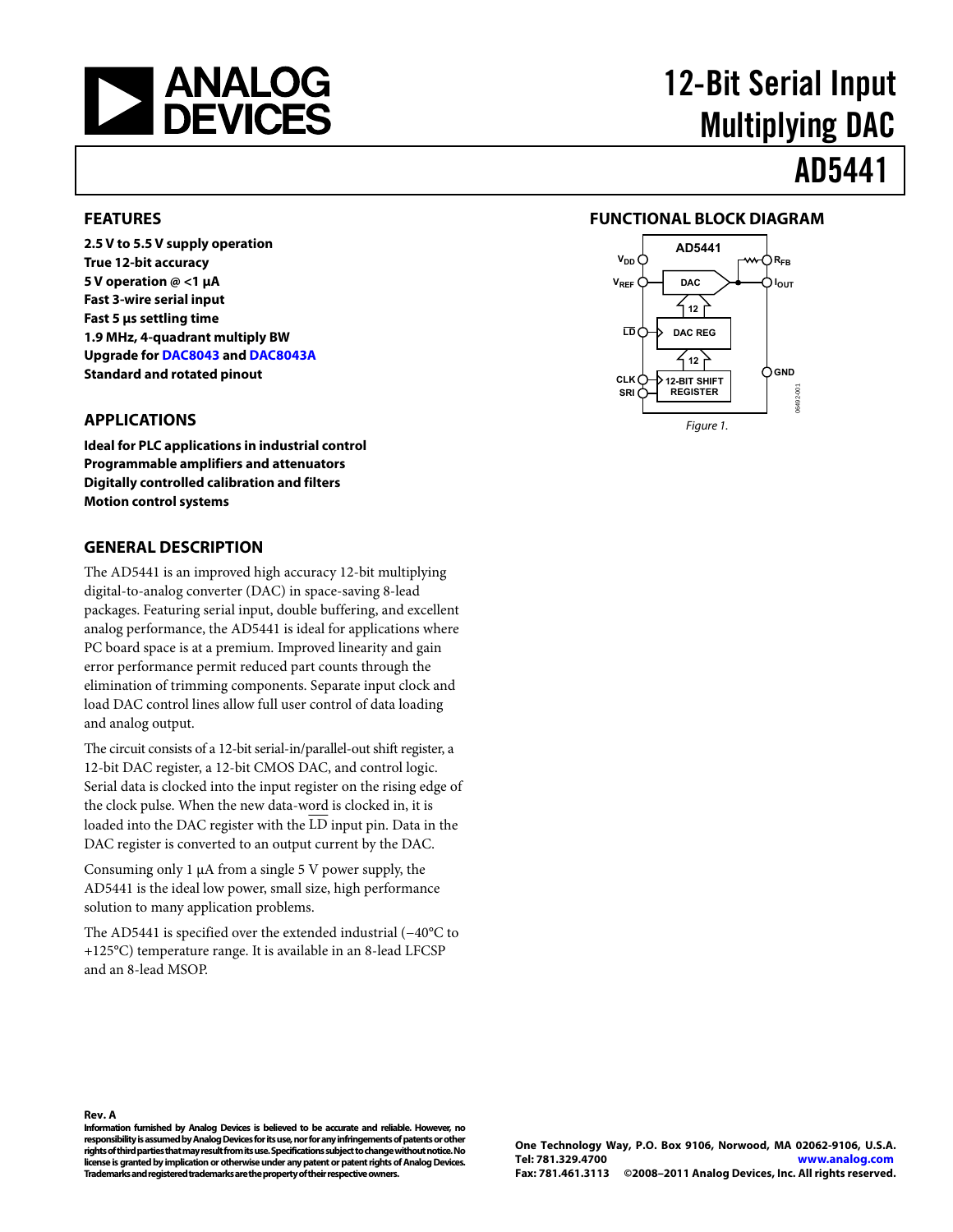## <span id="page-1-0"></span>**TABLE OF CONTENTS**

#### **REVISION HISTORY**

#### $3/11$ -Rev. 0 to Rev. A

1/08-Revision 0: Initial Version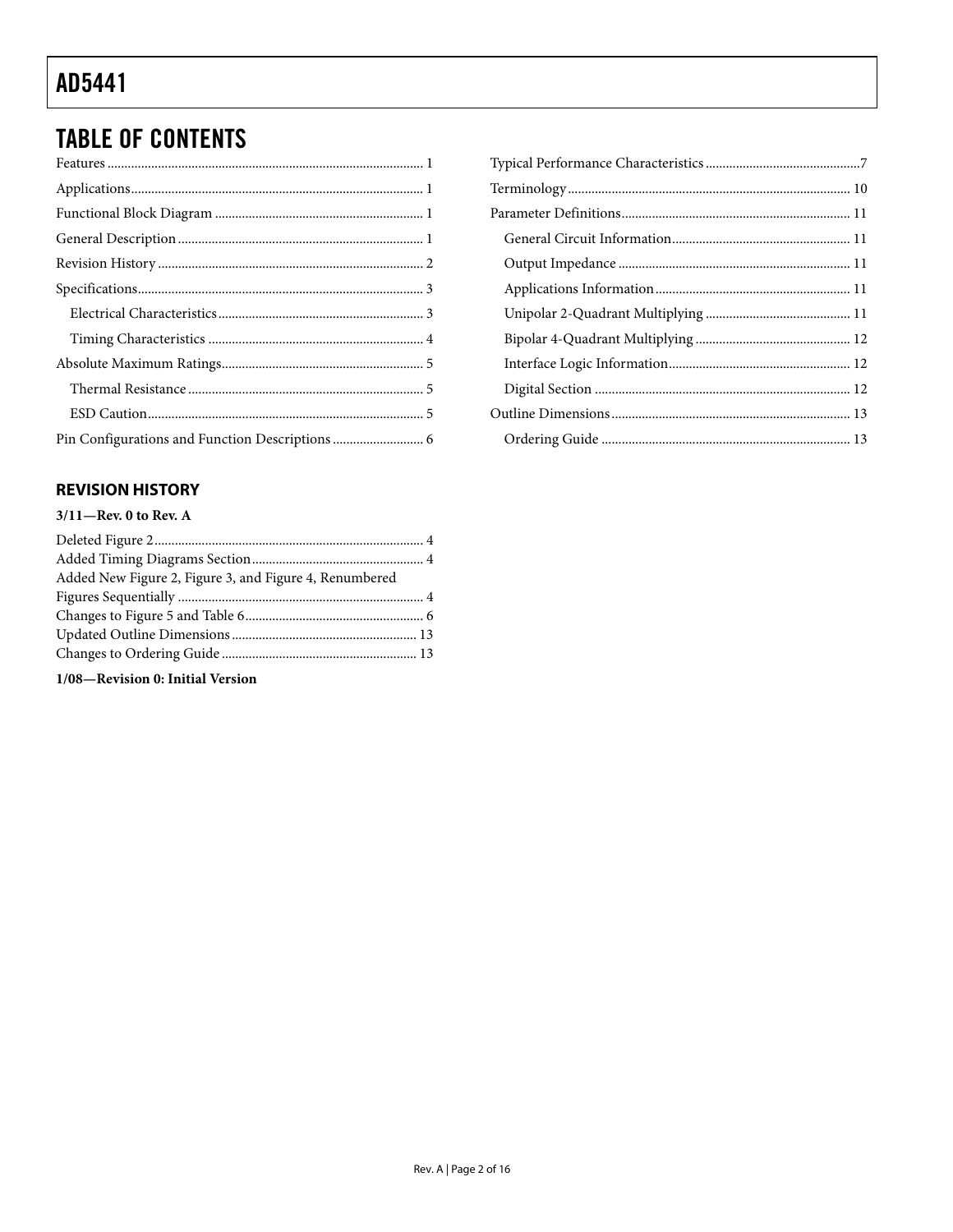### <span id="page-2-0"></span>**SPECIFICATIONS**

### **ELECTRICAL CHARACTERISTICS**

 $\rm V_{\rm DD}$  = 5 V, V $\rm_{\rm REF}$  = 10 V, −40°C < T $\rm_A$  < +155°C, unless otherwise noted.

| Table 1.                                  |                             |                |              |              |                |                                                                                                        |
|-------------------------------------------|-----------------------------|----------------|--------------|--------------|----------------|--------------------------------------------------------------------------------------------------------|
| <b>Parameter</b>                          | Symbol                      | Min            | <b>Typ</b>   | <b>Max</b>   | <b>Unit</b>    | <b>Condition</b>                                                                                       |
| <b>STATIC PERFORMANCE</b>                 |                             |                |              |              |                |                                                                                                        |
| Resolution                                | N                           |                |              | 12           | <b>Bits</b>    |                                                                                                        |
| <b>Relative Accuracy</b>                  | <b>INL</b>                  |                |              | ±0.5         | <b>LSB</b>     |                                                                                                        |
| <b>Differential Nonlinearity</b>          | <b>DNL</b>                  |                |              | ±0.5         | LSB            | All grades monotonic to 12 bits                                                                        |
| <b>Gain Error</b>                         | G <sub>FSE</sub>            |                |              | ±1           | <b>LSB</b>     | $Data = FFFH$                                                                                          |
| Gain Temperature Coefficient <sup>1</sup> | <b>TCG<sub>FS</sub></b>     |                |              | ±5           | ppm/°C         | lout pin measured                                                                                      |
| <b>Output Leakage Current</b>             | <b>LKG</b>                  |                |              | ±5           | nA             | Data = $000_H$ , lout pin measured                                                                     |
|                                           |                             |                |              | ±25          | nA             | $T_A = -40^{\circ}C$ , +125°C, data = 000 <sub>H</sub> , lout pin measured                             |
| Zero-Scale Error                          | <b>Izse</b>                 |                |              | $\pm 0.03$   | <b>LSB</b>     | Data = $000_H$                                                                                         |
|                                           |                             |                |              | ±0.15        | LSB            | $T_A = -40$ °C, +125°C, data = 000 <sub>H</sub>                                                        |
| REFERENCE INPUT                           |                             |                |              |              |                |                                                                                                        |
| Input Resistance                          | RRFF                        | $\overline{7}$ |              | 15           | $k\Omega$      | Absolute temperature coefficient < 50 ppm/°C                                                           |
| Input Capacitance <sup>1</sup>            | $C_{REF}$                   |                | 5            |              | pF             |                                                                                                        |
| ANALOG OUTPUT                             |                             |                |              |              |                |                                                                                                        |
| Output Capacitance <sup>1</sup>           | C <sub>OUT</sub>            |                | $\mathbf{1}$ |              | pF             | $Data = 000H$                                                                                          |
|                                           |                             |                | 4            |              | pF             | $Data = FFFH$                                                                                          |
| <b>DIGITAL INPUTS</b>                     |                             |                |              |              |                |                                                                                                        |
| Digital Input Low                         | $V_{IL}$                    |                |              | 0.8          | V              |                                                                                                        |
| Digital Input High                        | V <sub>IH</sub>             | 2.4            |              |              | V              |                                                                                                        |
| Input Leakage Current                     | Iμ.                         |                |              | 1            | μA             | $V_{LOGIC} = 0 V$ to 5 V                                                                               |
| Input Capacitance <sup>1</sup>            | C <sub>IL</sub>             |                | 4.0          |              | pF             | $V_{LOGIC} = 0 V$                                                                                      |
| AC CHARACTERISTICS <sup>1</sup>           |                             |                |              |              |                |                                                                                                        |
| <b>Output Current Settling Time</b>       | ts                          |                | 5            |              | μs             | To ±0.01% of full-scale, external op amp OP42                                                          |
|                                           |                             |                |              | 0.5          | μs             | To $\pm$ 0.01% of full-scale, 100 $\Omega$ terminated to ground                                        |
| <b>DAC Glitch</b>                         | Q                           |                | 40           |              | nVs            | Data = $000_H$ to FFF <sub>H</sub> to $000_H$ , $V_{REF} = 0 V$ , OP42                                 |
|                                           |                             |                |              | $\mathbf{1}$ | nVs            | Data = 000 <sub>H</sub> to FFF <sub>H</sub> to 000 <sub>H</sub> , V <sub>REF</sub> = 0 V, 100 $\Omega$ |
| Digital Feedthrough                       |                             |                | 5            |              | nV             | Using external op amp OP42                                                                             |
| Feedthrough (VOUT/VREF)                   | <b>FT</b>                   |                | 1.4          |              | mV p-p         | $V_{REF}$ = 20 V p-p, data = 000 <sub>H</sub> , f = 10 kHz                                             |
| <b>Total Harmonic Distortion</b>          | <b>THD</b>                  |                | $-85$        |              | dB             | $V_{REF}$ = 6 V rms, data = FFF $H$ , $f = 1$ kHz                                                      |
| <b>Output Noise Density</b>               | $e_n$                       |                |              | 17           | $nV/\sqrt{Hz}$ | 10 Hz to 100 kHz between RFB and lout                                                                  |
| Multiplying Bandwidth                     | <b>BW</b>                   |                | 1.9          |              | <b>MHz</b>     | $-3$ dB, $V_{\text{OUT}}/V_{\text{REF}}$ , $V_{\text{REF}} = 100$ mV rms, data = FFF <sub>H</sub>      |
| SUPPLY CHARACTERISTICS <sup>1</sup>       |                             |                |              |              |                |                                                                                                        |
| Power Supply Range                        | <b>V<sub>DD</sub></b> RANGE | 2.5            |              | 5.5          | v              |                                                                                                        |
| Positive Supply Current                   | Ino                         |                |              | 10           | μA             | $V_{\text{LOGIC}} = 0 \, V \, \text{or} \, V_{\text{DD}}$                                              |
| <b>Power Dissipation</b>                  | P <sub>DISS</sub>           | 2.5            |              | 5.5          | μW             | $V_{\text{LOGIC}} = 0 \text{ V or } V_{\text{DD}}$                                                     |
| Power Supply Sensitivity                  | PSS                         |                |              | 0.002        | $% /$ %        | $\Delta V_{DD} = \pm 5\%$                                                                              |
|                                           |                             |                |              |              |                |                                                                                                        |

<sup>1</sup> These parameters are guaranteed by design and not subject to production testing.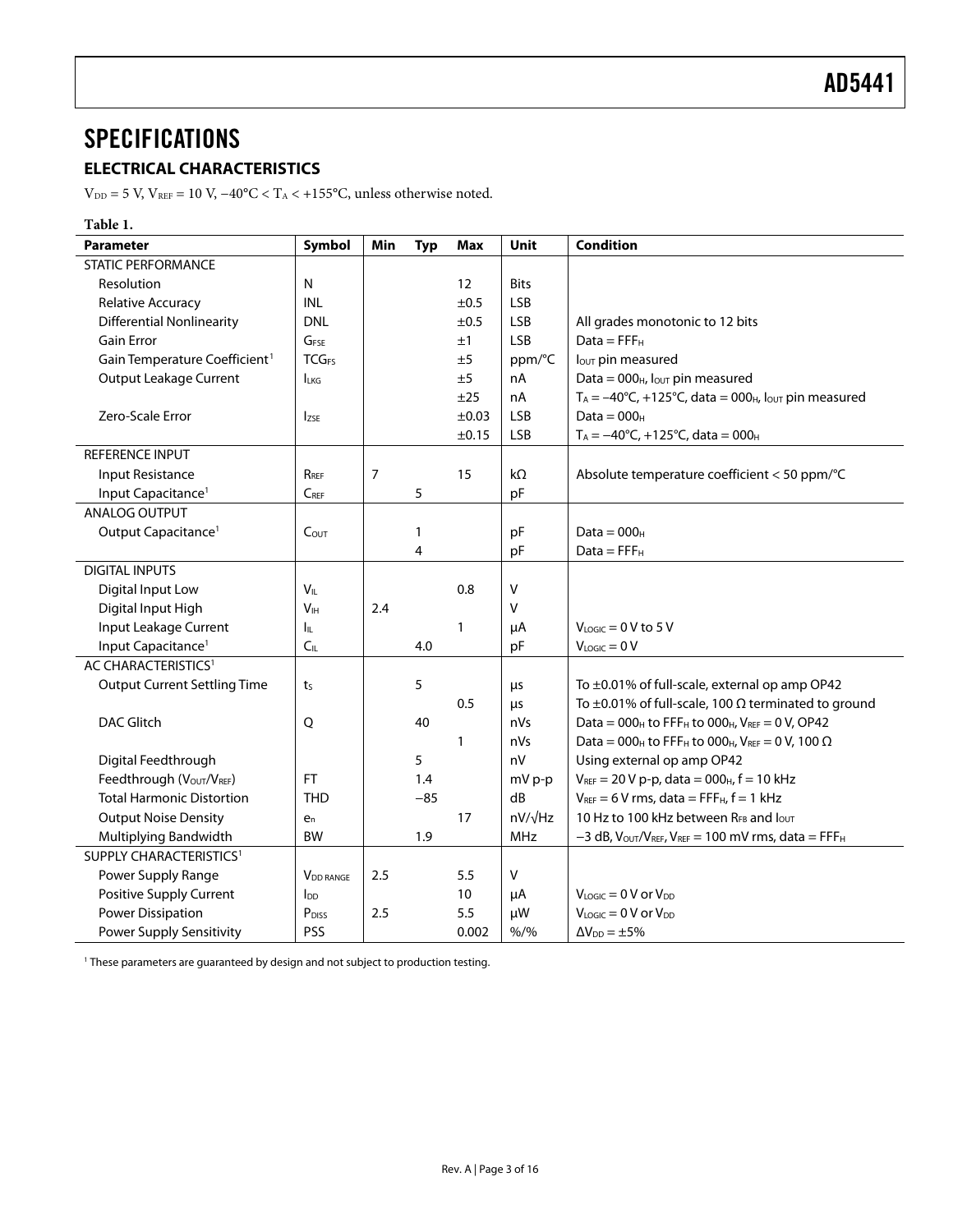#### <span id="page-3-1"></span><span id="page-3-0"></span>**TIMING CHARACTERISTICS**

All input control signals are specified with  $t_R = t_F = 2$  ns (10% to 90% of V<sub>DD</sub>) and timed from a voltage level of (V<sub>IL</sub> + V<sub>IH</sub>)/2; V<sub>DD</sub> + 2.5 V to 5.5 V, V<sub>REF</sub> = 10 V; temperature range =  $-40^{\circ}$ C to +125°C; all specifications T<sub>MIN</sub> to T<sub>MAX</sub>, unless otherwise noted.

#### **Table 2. Timing Characteristics**

| <b>Parameter</b> | 2.5V | 5.5V     | <b>Unit</b> | <b>Conditions/Comments</b>  |
|------------------|------|----------|-------------|-----------------------------|
| t <sub>DS</sub>  | 10   |          | ns min      | Data setup                  |
| t <sub>DH</sub>  |      |          | ns min      | Data hold                   |
| $t_{\text{CH}}$  | 15   | 10       | ns min      | Clock width high            |
| tcl              | 15   | 10       | ns min      | Clock width low             |
| t <sub>LD</sub>  | 20   | 10       | ns min      | Load pulse width            |
| $t_{LD1}$        | 0    | 0        | ns min      | LD DAC high to MSB CLK high |
| t <sub>ASB</sub> | υ    | $\Omega$ | ns min      | LSB CLK to LD DAC           |

#### <span id="page-3-2"></span>**Timing Diagrams**



#### **Table 3. Control Logic Truth Table**

| <b>CLK</b> | LD           | <b>Serial Shift Register Function</b> | <b>DAC Register Function</b>                 |
|------------|--------------|---------------------------------------|----------------------------------------------|
|            | н            | Shift register data advanced one bit  | Latched                                      |
|            |              | Shift register data advanced one bit  | Transparent                                  |
| H or L     |              | No effect                             | Updated with current shift register contents |
|            | $\uparrow$ 1 | No effect                             | Latched all 12 bits                          |

 $\uparrow$  <sup>1</sup> equals positive logic transition.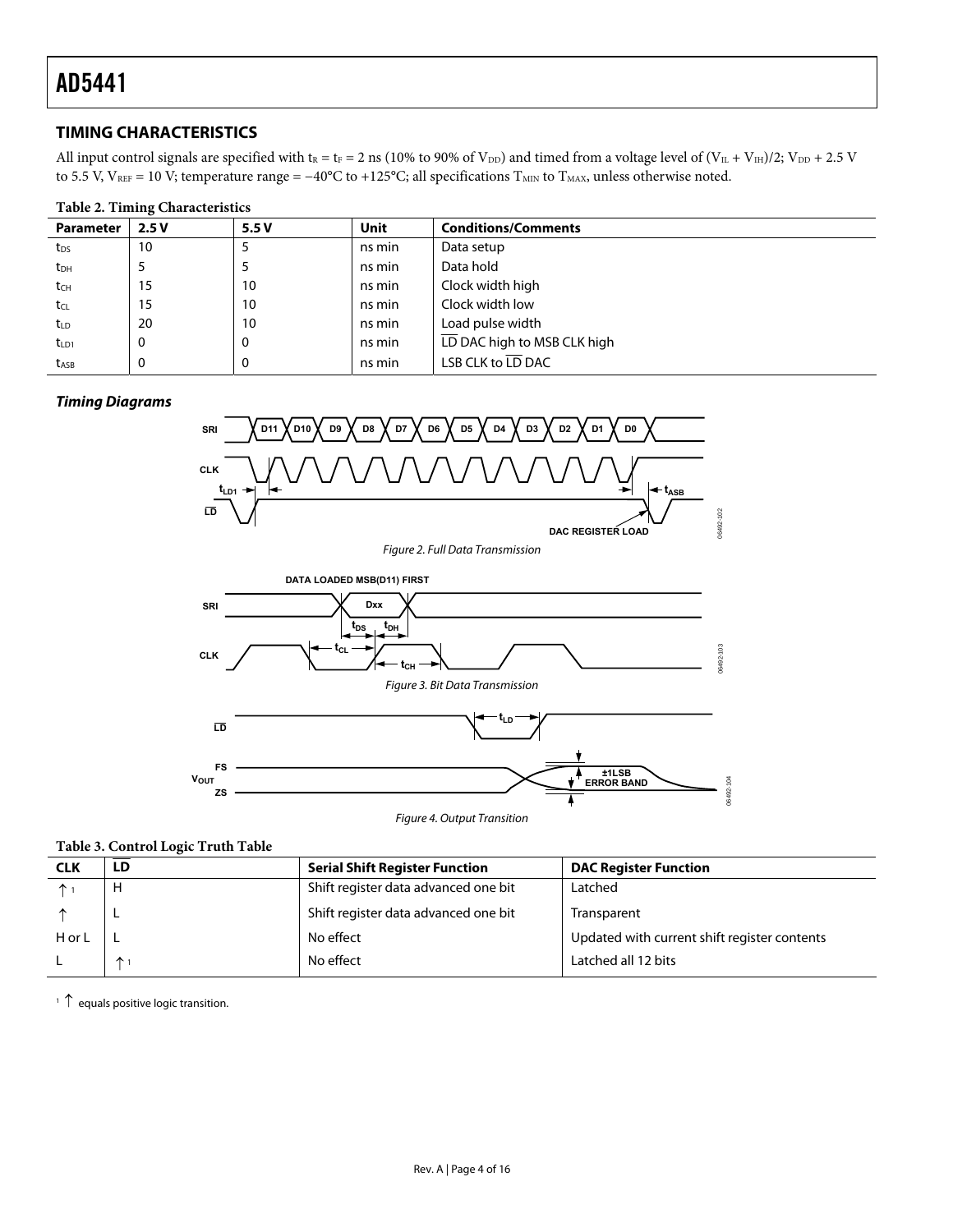### <span id="page-4-1"></span><span id="page-4-0"></span>ABSOLUTE MAXIMUM RATINGS

#### **Table 4.**

| <b>Parameter</b>                                  | Rating                              |
|---------------------------------------------------|-------------------------------------|
| V <sub>DD</sub> to GND                            | $-0.3 V + 8 V$                      |
| VREE to GND                                       | ±18V                                |
| R <sub>FR</sub> to GND                            | ±18V                                |
| Logic Inputs to GND                               | $-0.3$ V, V <sub>DD</sub> + 0.3 V   |
| $IQUT$ to GND                                     | $-0.3$ V, V <sub>DD</sub> + 0.3 V   |
| $\ln$ Short Circuit to GND                        | $50 \text{ mA}$                     |
| Package Power Dissipation                         | $(T1 max - TA)/\thetaIA$            |
| Maximum Junction Temperature (T <sub>J</sub> max) | $150^{\circ}$ C                     |
| Operating Temperature Range                       | $-40^{\circ}$ C to $+125^{\circ}$ C |
| Storage Temperature Range                         | $-65^{\circ}$ C to $+150^{\circ}$ C |
| Lead Temperature (Soldering, 10 sec)              | $300^{\circ}$ C                     |

Stresses above those listed under Absolute Maximum Ratings may cause permanent damage to the device. This is a stress rating only; functional operation of the device at these or any other conditions above those indicated in the operational section of this specification is not implied. Exposure to absolute maximum rating conditions for extended periods may affect device reliability.

#### **THERMAL RESISTANCE**

 $\theta_{JA}$  is specified for the worst-case conditions, that is, a device soldered in a circuit board for surface-mount packages.

#### **Table 5.**

| Package Type              | $\theta_{JA}$ | $\theta$ JC | Unit |
|---------------------------|---------------|-------------|------|
| 8-Lead MSOP               | 142           | 44          | °C/W |
| 8-Lead LFCSP <sup>1</sup> |               | 18          | °C/W |

<sup>1</sup> Exposed pad soldered to the ground plane.

#### **ESD CAUTION**



ESD (electrostatic discharge) sensitive device. Charged devices and circuit boards can discharge without detection. Although this product features patented or proprietary protection circuitry, damage may occur on devices subjected to high energy ESD. Therefore, proper ESD precautions should be taken to avoid performance degradation or loss of functionality.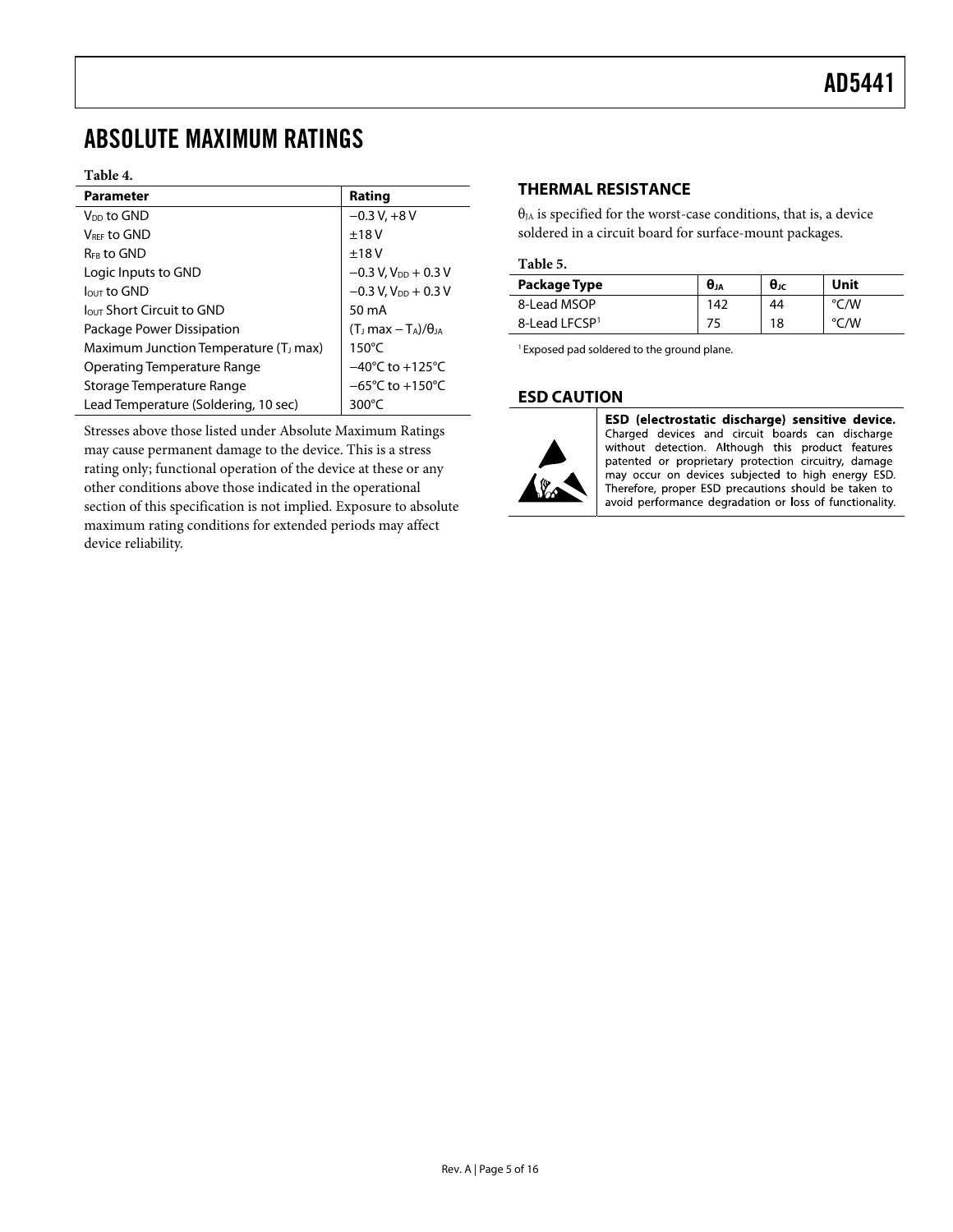### <span id="page-5-0"></span>PIN CONFIGURATIONS AND FUNCTION DESCRIPTIONS

06492-003



Figure 5. 8-Lead LFCSP Pin Configuration



Figure 6. 8-Lead MSOP Pin Configuration

#### **Table 6. Pin Function Descriptions**

| Pin No. | <b>Mnemonic</b>         | <b>Description</b>                                                                                                                        |
|---------|-------------------------|-------------------------------------------------------------------------------------------------------------------------------------------|
|         | <b>V</b> <sub>RFF</sub> | DAC Reference Input Pin. Establishes DAC full-scale voltage. Constant input resistance vs. code.                                          |
|         | <b>RFB</b>              | Internal Matching Feedback Resistor. Connect to external op amp output.                                                                   |
|         | <b>I</b> OUT            | DAC Current Output, full-scale output 1 LSB less than reference input voltage -VREF.                                                      |
| 4       | <b>GND</b>              | Analog and Digital Ground.                                                                                                                |
| 5       | LD                      | Load Strobe, Level-Sensitive Digital Input. Transfers shift-register data to DAC register while active low.<br>See Table 3 for operation. |
| 6       | SRI                     | 12-Bit Serial Register Input. Data loads directly into the shift register MSB first. Extra leading bits are ignored.                      |
|         | CLK.                    | Clock Input. Positive-edge clocks data into shift register.                                                                               |
| 8       | V <sub>DD</sub>         | Positive Power Supply Input. Specified range of operation $5 V \pm 10\%$ .                                                                |
|         | EP                      | Exposed Pad. The exposed pad should be connected to the ground plane.                                                                     |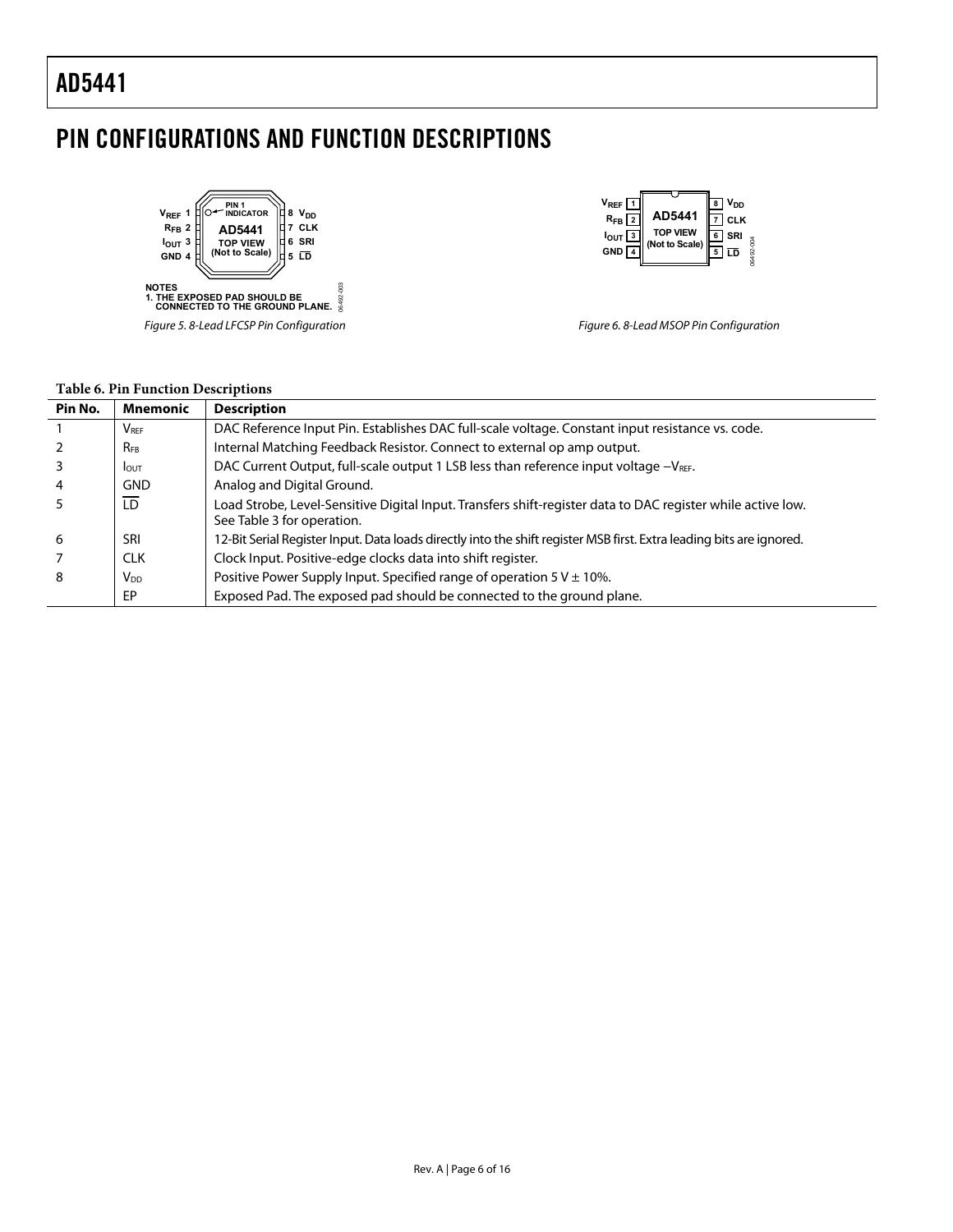06492-040

**DAO** 

06492-038

038

06492-048

06492-048

### <span id="page-6-0"></span>TYPICAL PERFORMANCE CHARACTERISTICS

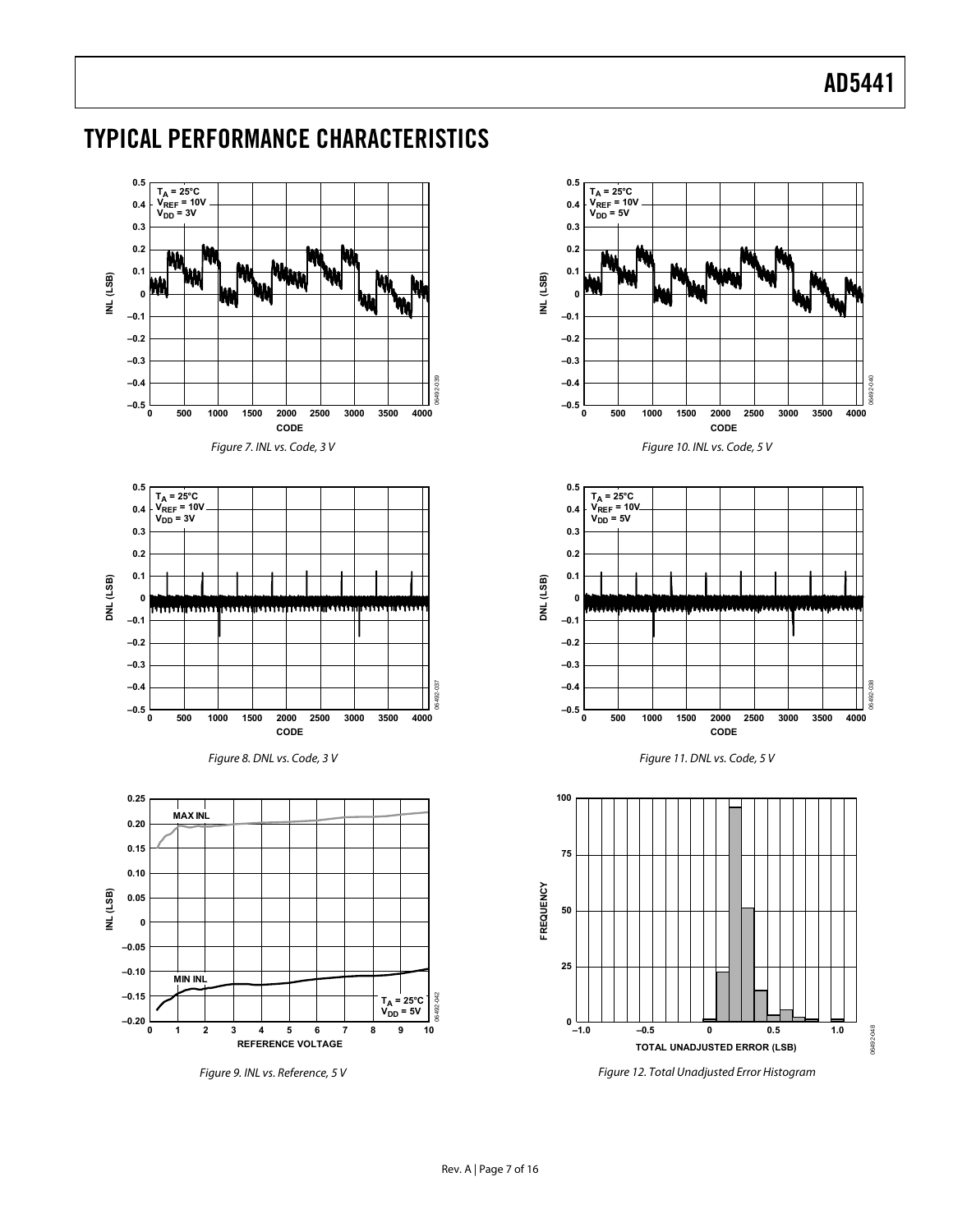<span id="page-7-0"></span>

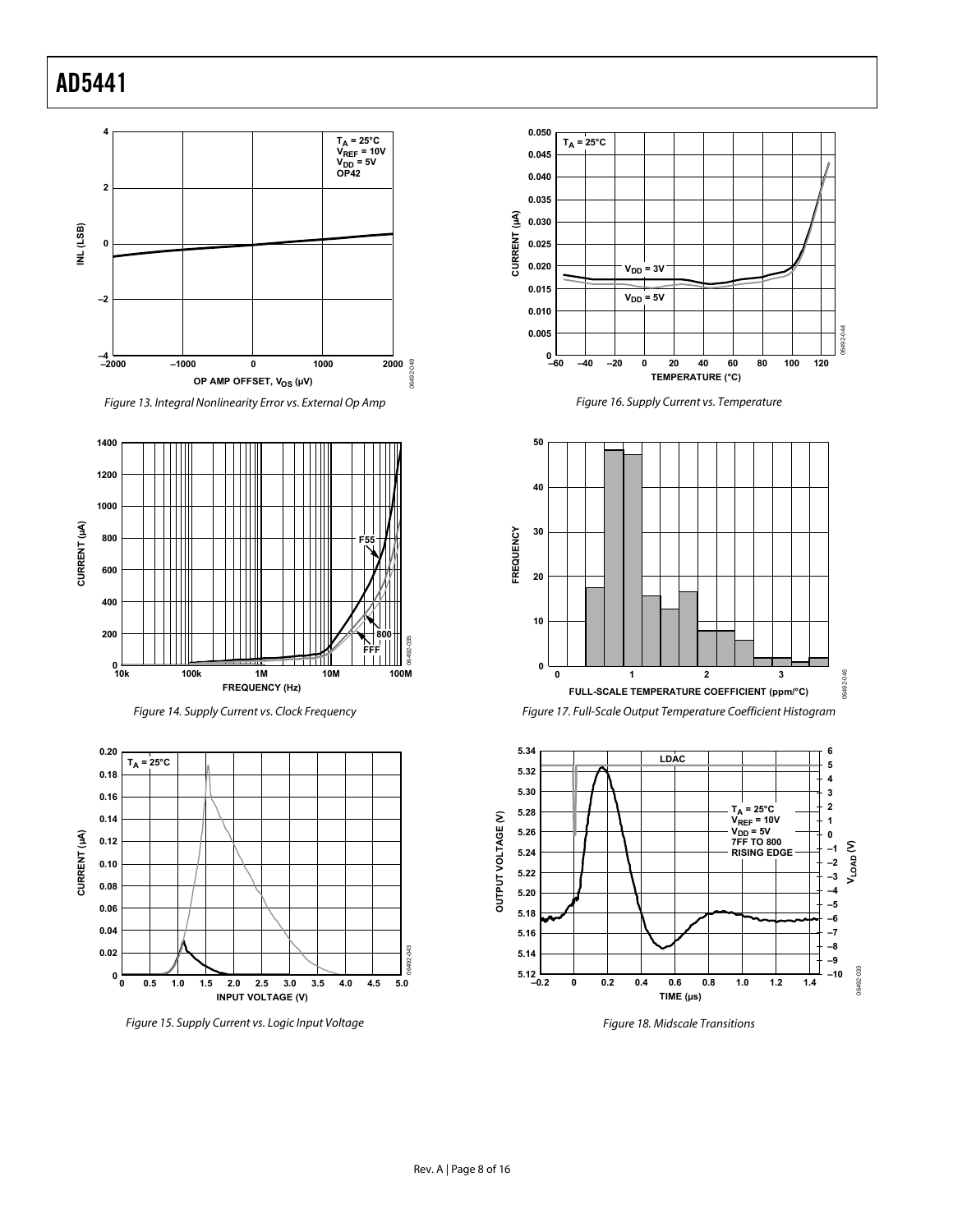T<sub>A</sub> = 25°C<br>V<sub>REF</sub> = 10V<br>V<sub>DD</sub> = 5V



Figure 19. Reference Multiplying Bandwidth

₩

Ш

anu<br>Mili

╈╈╫╫

TIIII

ШI

rш

┑

 $-80$   $\underline{\phantom{0}}_{100}$ 

**–68**

**–56 –44**

**–32 –20**

**ATTENUATION (dB)**

ATTENUATION (dB)

**–8**

Ш

╥

**4**

Figure 20. PSRR vs. Frequency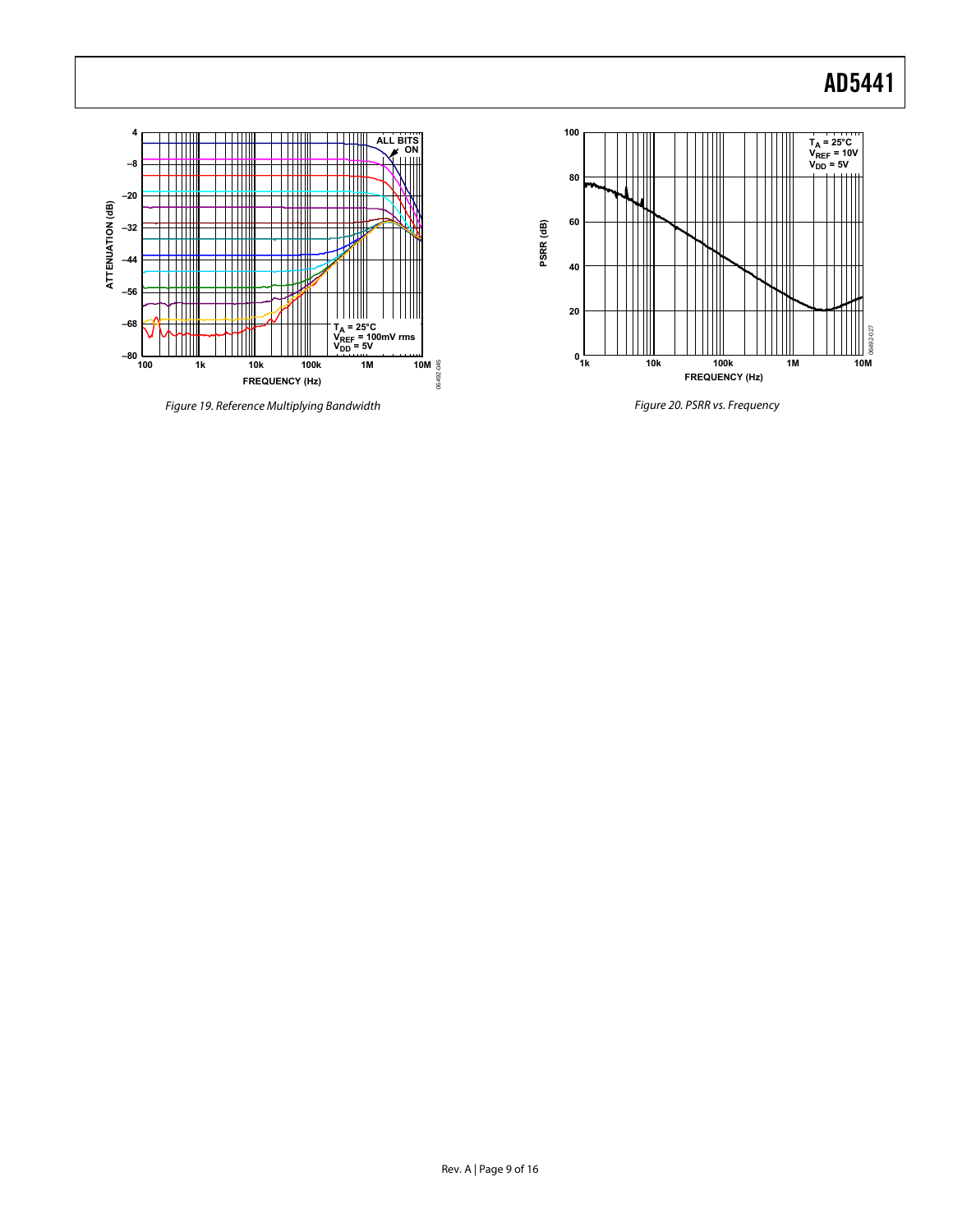### <span id="page-9-0"></span>**TERMINOLOGY**

#### **Relative Accuracy (INL)**

Relative accuracy or endpoint nonlinearity is a measure of the maximum deviation from a straight line passing through the endpoints of the DAC transfer function. It is measured after adjusting for zero and full scale and is normally expressed in LSBs or as a percentage of the full-scale reading.

#### **Differential Nonlinearity (DNL)**

DNL is the difference between the measured change and the ideal 1 LSB change between any two adjacent codes. A specified differential nonlinearity of −1 LSB maximum over the operating temperature range ensures monotonicity.

#### **Gain Error**

Gain error or full-scale error is a measure of the output error between an ideal DAC and the actual device output. For these DACs, ideal maximum output is VREF − 1 LSB. Gain error of the DACs is adjustable to zero with external resistance.

#### **Zero Scale Error**

Calculated from worst-case RREF

 $I_{ZSE}(LSB) = (R_{REF} \times I_{LKG} \times 4096)/V_{REF}$ .

#### **Output Leakage Current**

Output leakage current is the current that flows into the DAC ladder switches when they are turned off. For the I<sub>OUT</sub> terminal, it can be measured by loading all 0s to the DAC and measuring the Iour current.

#### **Output Capacitance**

Capacitance from I<sub>OUT</sub>1 to AGND.

#### **Digital-to-Analog Glitch Impulse**

The amount of charge injected from the digital inputs to the analog output when the inputs change state. This is normally specified as the area of the glitch in either pA-s or nV-s, depending on whether the glitch is measured as a current or voltage signal.

#### **Digital Feedthrough**

When the device is not selected, high frequency logic activity on the digital inputs of the device may be capacitively coupled through the device and produce noise on the I<sub>OUT</sub> pins. This noise is coupled from the outputs of the device onto follow-on circuitry. This noise is digital feedthrough.

#### **Multiplying Feedthrough Error**

This is the error due to capacitive feedthrough from the DAC reference input to the DAC  $I<sub>OUT</sub>1$  terminal when all 0s are loaded to the DAC.

#### **Total Harmonic Distortion (THD)**

The DAC is driven by an ac reference. The ratio of the rms sum of the harmonics of the DAC output to the fundamental value is the THD. Usually only the lower order harmonics, such as second to fifth, are included.

$$
THD = 20 \log \frac{\sqrt{V2^2 + V3^2 + V4^2 + V5^2}}{VI}
$$

#### **Compliance Voltage Range**

The maximum range of (output) terminal voltage for which the device provides the specified characteristics.

#### **Output Noise Spectral Density**

Calculation from

 $e_n = \sqrt{4KTRB}$ 

where: *K* is Boltzmann Constant (J/°K). *R* is resistance  $(Ω)$ . *T* is the resistor temperature (°K). *B* is the 1 Hz bandwidth.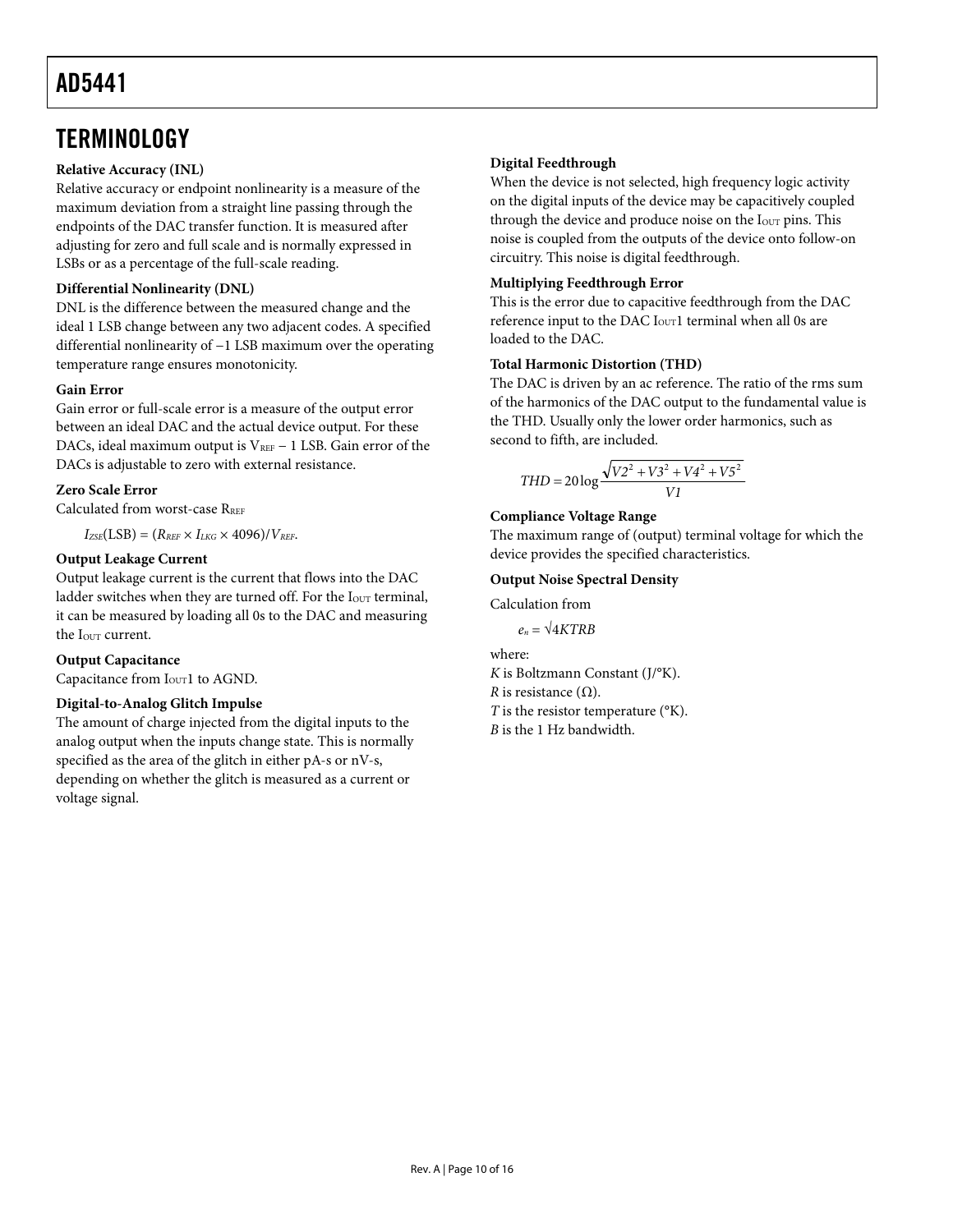### <span id="page-10-0"></span>PARAMETER DEFINITIONS

#### **GENERAL CIRCUIT INFORMATION**

The AD5441 is a 12-bit multiplying DAC with a low temperature coefficient. It contains an R-2R resistor ladder network, data input and control logic, and two data registers.

The digital circuitry forms an interface in which serial data can be loaded under microprocessor control into a 12-bit shift register and then transferred, in parallel, to the 12-bit DAC register.

The analog portion of the AD5441 contains an inverted R-2R ladder network consisting of silicon-chrome, highly stable (50 ppm/°C), thin-film resistors, and 12 pairs of NMOS currentsteering switches, see [Figure 21.](#page-10-1) These switches steer binarily weighted currents into either I<sub>OUT</sub> or GND; this yields a constant current in each ladder leg, regardless of digital input code. This constant current results in a constant input resistance at  $V_{REF}$ equal to R. The  $V_{REF}$  input may be driven by any reference voltage or current, ac or dc, that is within the limits stated in the [Absolute Maximum Ratings](#page-4-1).



<span id="page-10-1"></span>The 12 output current steering NMOS FET switches are in series with each R-2R resistor.

<span id="page-10-2"></span>To further ensure accuracy across the full temperature range, MOS switches that are always on were included in series with the feedback resistor and the terminating resistor of the R-2R ladder. [Figure 21](#page-10-1) shows the location of the series switches.

During any testing of the resistor ladder or RFEEDBACK (such as incoming inspection),  $V_{DD}$  must be present to turn on these series switches.

#### **OUTPUT IMPEDANCE**

The output resistance of the AD5441, as in the case of the output capacitance, varies with the digital input code. This resistance, looking back into the I<sub>OUT</sub> terminal, may be between 10 kΩ (the feedback resistor alone when all digital inputs are low) and 7.5 k $\Omega$  (the feedback resistor in parallel with approximate 30 kΩ of the R-2R ladder network resistance when any single bit logic is high). Static accuracy and dynamic performance are affected by these variations.

#### **APPLICATIONS INFORMATION**

In most applications, linearity depends upon the potential of the  $I<sub>OUT</sub>$  and GND pins being at the same voltage potential. The DAC is connected to an external precision op amp inverting input. The external amplifiers noninverting input should be tied directly to ground without the usual bias current compensating resistor (see [Figure 22](#page-10-2) and [Figure 24\)](#page-11-1). The selected amplifier should have a low input bias current and low drift over temperature. The amplifiers input offset voltage should be nulled to less than 200 mV (less than 10% of 1 LSB). All grounded pins should tie to a single common ground point to avoid ground loops. The V<sub>DD</sub> power supply should have a low noise level with adequate bypassing. It is best to operate the AD5441 from the analog power supply and grounds.

#### **UNIPOLAR 2-QUADRANT MULTIPLYING**

The most straightforward application of the AD5441 is in the 2-quadrant multiplying configuration shown in [Figure 22](#page-10-2). If the reference input signal is replaced with a fixed dc voltage reference, the DAC output provides a proportional dc voltage output according to the transfer equation

 $V_{OUT} = -D/4096 \times V_{REF}$ 

where:

*D* is the decimal data loaded into the DAC register. *VREF* is the externally applied reference voltage source.



Figure 22. Unipolar (2-Quadrant) Operation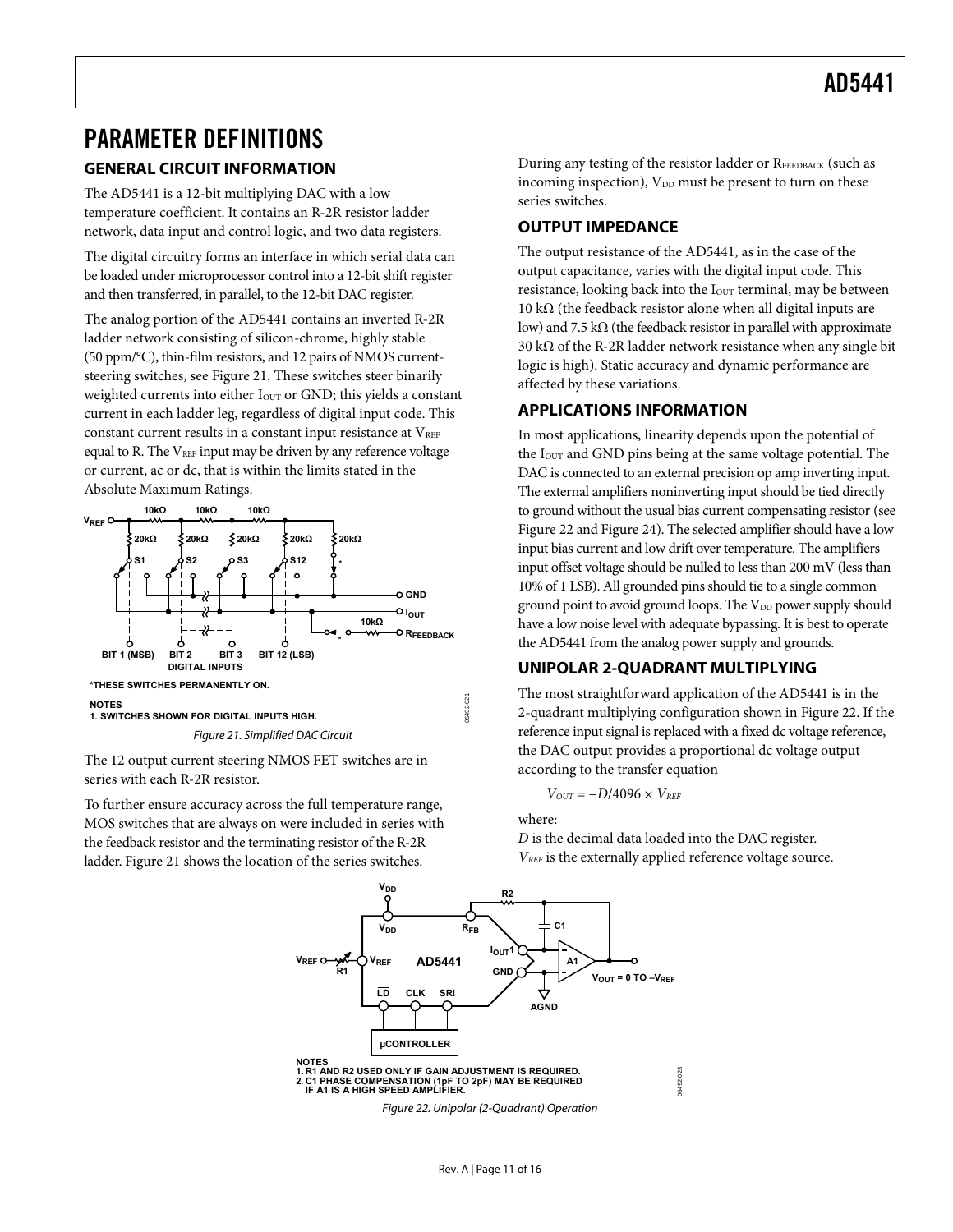#### <span id="page-11-0"></span>**BIPOLAR 4-QUADRANT MULTIPLYING**

[Figure 24](#page-11-1) shows a suggested circuit to achieve 4-quadrant multiplying operation. The summing amplifier multiplies  $V_{\text{OUT1}}$ by 2 and offsets the output with the reference voltage so that a midscale digital input code of 2048 places VoUT2 at 0 V. The negative full-scale voltage is  $V_{REF}$  when the DAC is loaded with all zeros. The positive full-scale output is  $-(V_{REF}-1$  LSB) when the DAC is loaded with all ones. Therefore, the digital coding is offset binary. The voltage output transfer equation for various input data and reference (or signal) values follows

$$
V_{OUT2} = (D/2048 - 1) - V_{REF}
$$

where:

*D* is the decimal data loaded into the DAC register. *VREF* is the externally applied reference voltage source.

#### **INTERFACE LOGIC INFORMATION**

<span id="page-11-2"></span>The AD5441 has been designed for ease of operation. The timing diagram in [Figure 2](#page-3-2) illustrates the input register loading sequence. Note that the most significant bit (MSB) is loaded first. Once the 12-bit input register is full, the data is transferred to the DAC register by taking LD momentarily low.

#### **DIGITAL SECTION**

The digital inputs of the AD5441, SRI,  $\overline{LD}$ , and CLK, are TTLcompatible. The input voltage levels affect the amount of current drawn from the supply; peak supply current occurs as the digital input (V $_{\rm IN}$ ) passes through the transition region. See [Figure 15](#page-7-0) for the supply current vs. logic input voltage graph. Maintaining the digital input voltage levels as close as possible to the supplies, V<sub>DD</sub> and GND, minimizes supply current consumption. The digital inputs of the AD5441 were designed with ESD resistance incorporated through careful layout and the inclusion of input protectioncircuitry. Figure 23 shows the input protection diodes and series resistor; this input structure is duplicated on each digital input. High voltage static charges applied to the inputs are shunted to the supply and ground rails through forwardbiased diodes. These protection diodes were designed to clamp the inputs to well below dangerous levels during static discharge conditions.



06492-024

3492-024



**1. R1 AND R2 ARE USED ONLY IF GAIN ADJUSTMENT IS REQUIRED.**

**ADJUST R1 FOR VOUT = 0V WITH CODE 10000000 LOADED TO DAC. 2. MATCHING AND TRACKING IS ESSENTIAL FOR RESISTOR PAIRS**

**R3 AND R4.**

<span id="page-11-1"></span>**3. C1 PHASE COMPENSATION (1pF TO 2pF) MAY BE REQUIRED IF A1/A2 IS A HIGH SPEED AMPLIFIER.**

Figure 24. Bipolar (4-Quadrant) Operation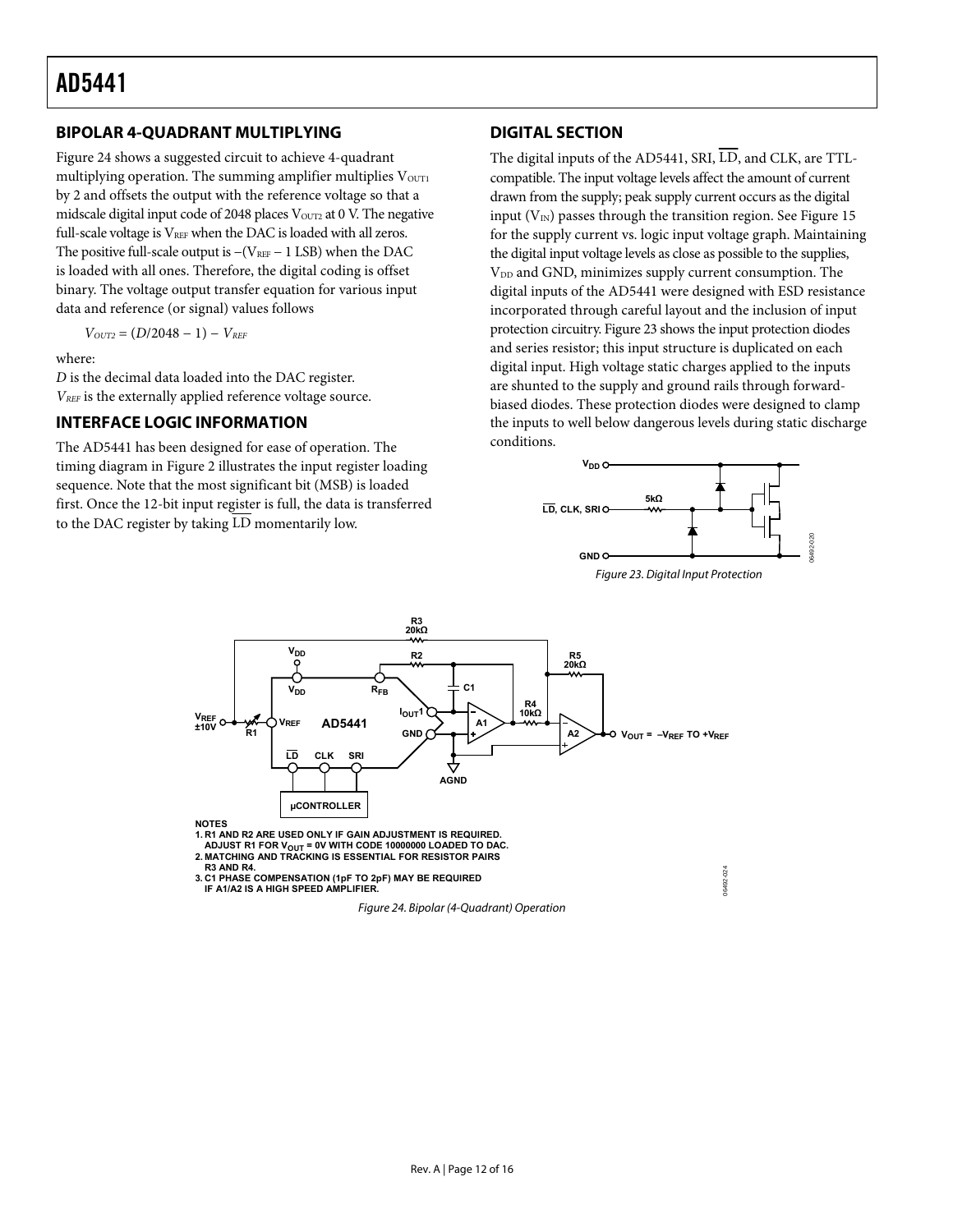### <span id="page-12-0"></span>OUTLINE DIMENSIONS



Dimensions are shown in millimeters

#### **ORDERING GUIDE**

| $\mathbf{Model}^1$ | INL (LSB) | <b>Temperature Range</b>            | <b>Package Description</b> | <b>Package Option</b> | <b>Branding</b> |
|--------------------|-----------|-------------------------------------|----------------------------|-----------------------|-----------------|
| AD5441BCPZ-R2      | $\pm 0.5$ | $-40^{\circ}$ C to $+125^{\circ}$ C | 8-Lead LFCSP WD            | $CP-8-3$              | <b>DBD</b>      |
| AD5441BCPZ-REEL7   | $\pm 0.5$ | $-40^{\circ}$ C to $+125^{\circ}$ C | 8-Lead LFCSP WD            | $CP-8-3$              | <b>DBD</b>      |
| AD5441BRMZ         | $\pm 0.5$ | $-40^{\circ}$ C to $+125^{\circ}$ C | 8-Lead MSOP                | RM-8                  | <b>DBC</b>      |
| AD5441BRMZ-REEL7   | $\pm 0.5$ | $-40^{\circ}$ C to $+125^{\circ}$ C | 8-Lead MSOP                | <b>RM-8</b>           | <b>DBC</b>      |

 $1 Z =$  RoHS Compliant Part.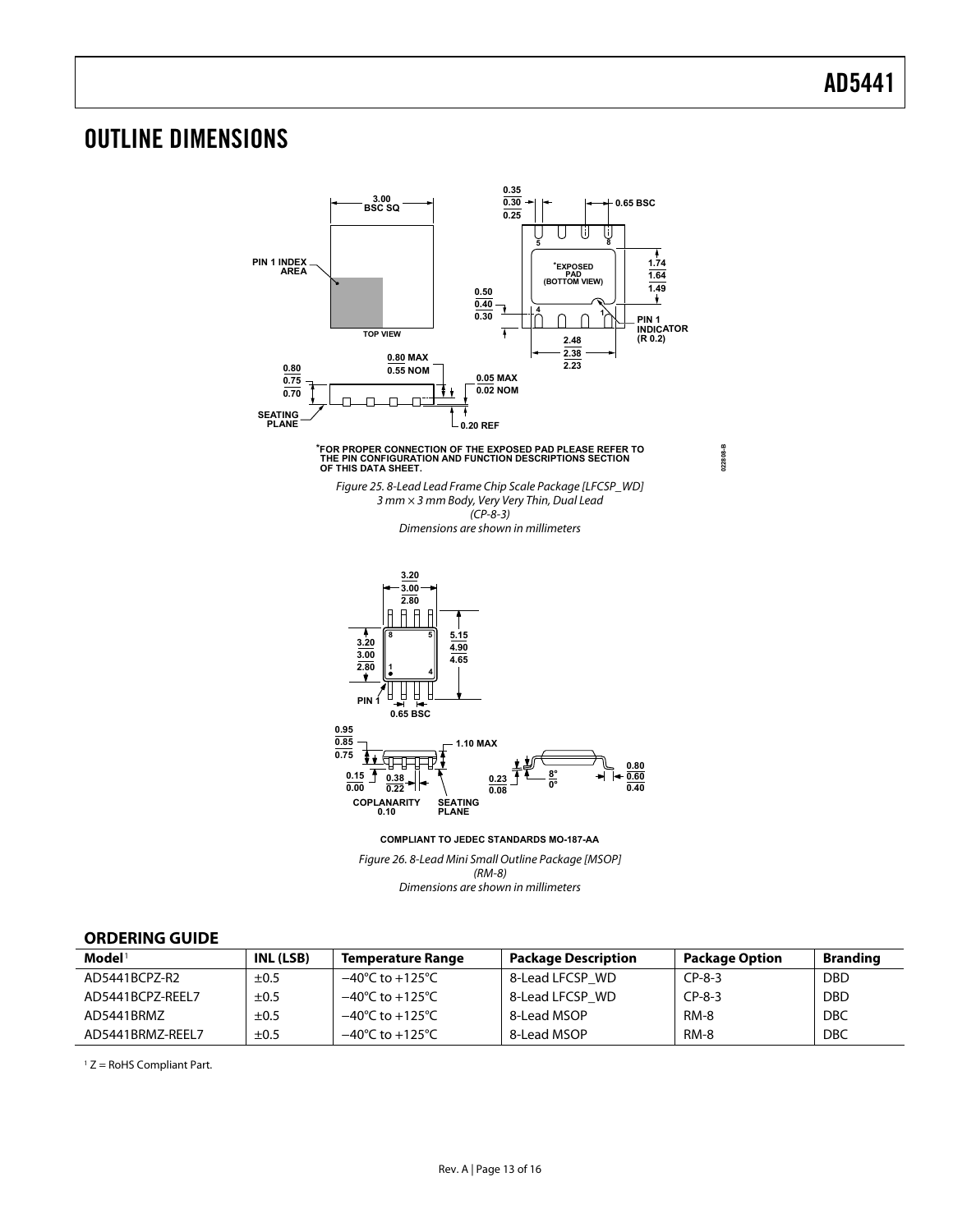## **NOTES**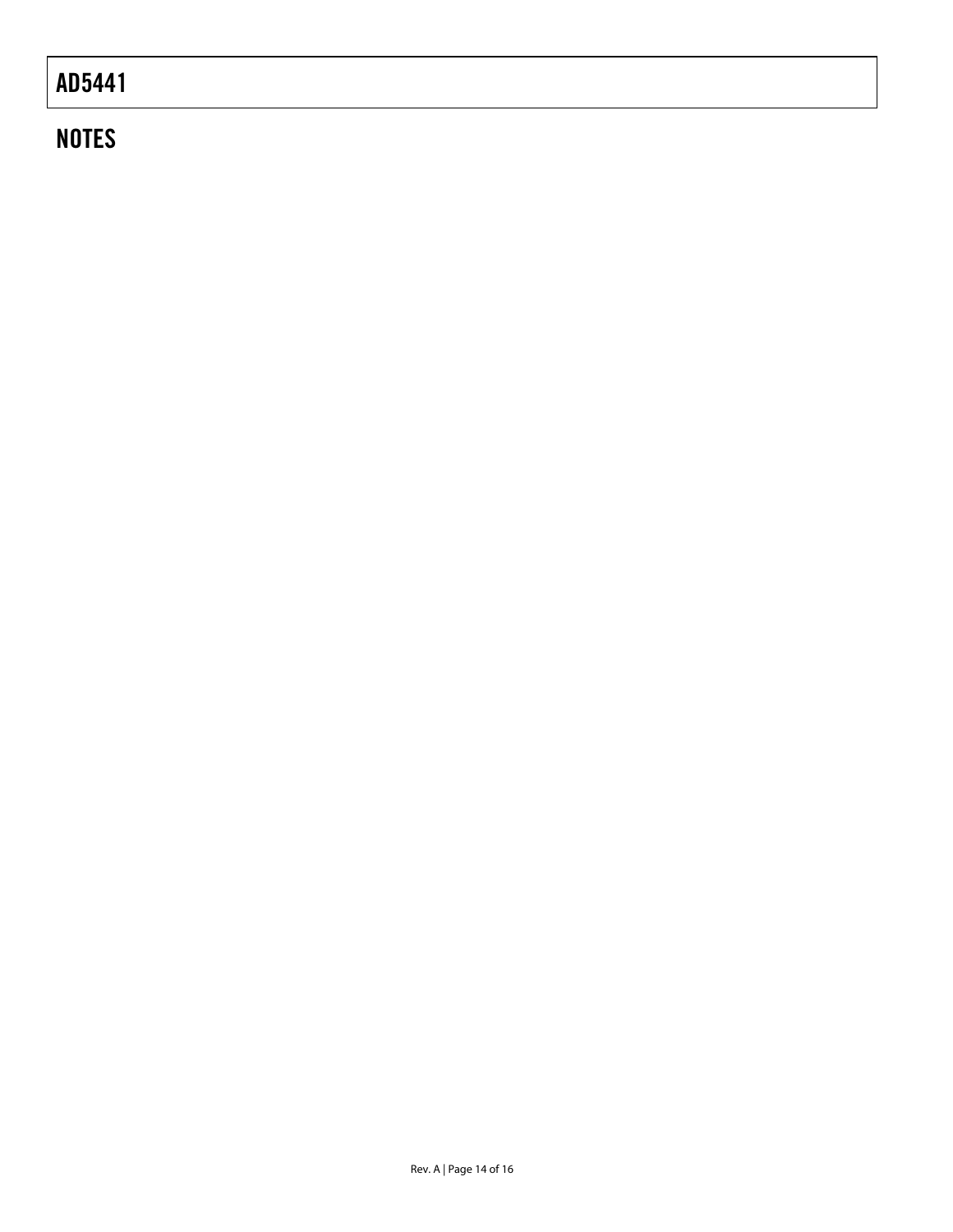## **NOTES**